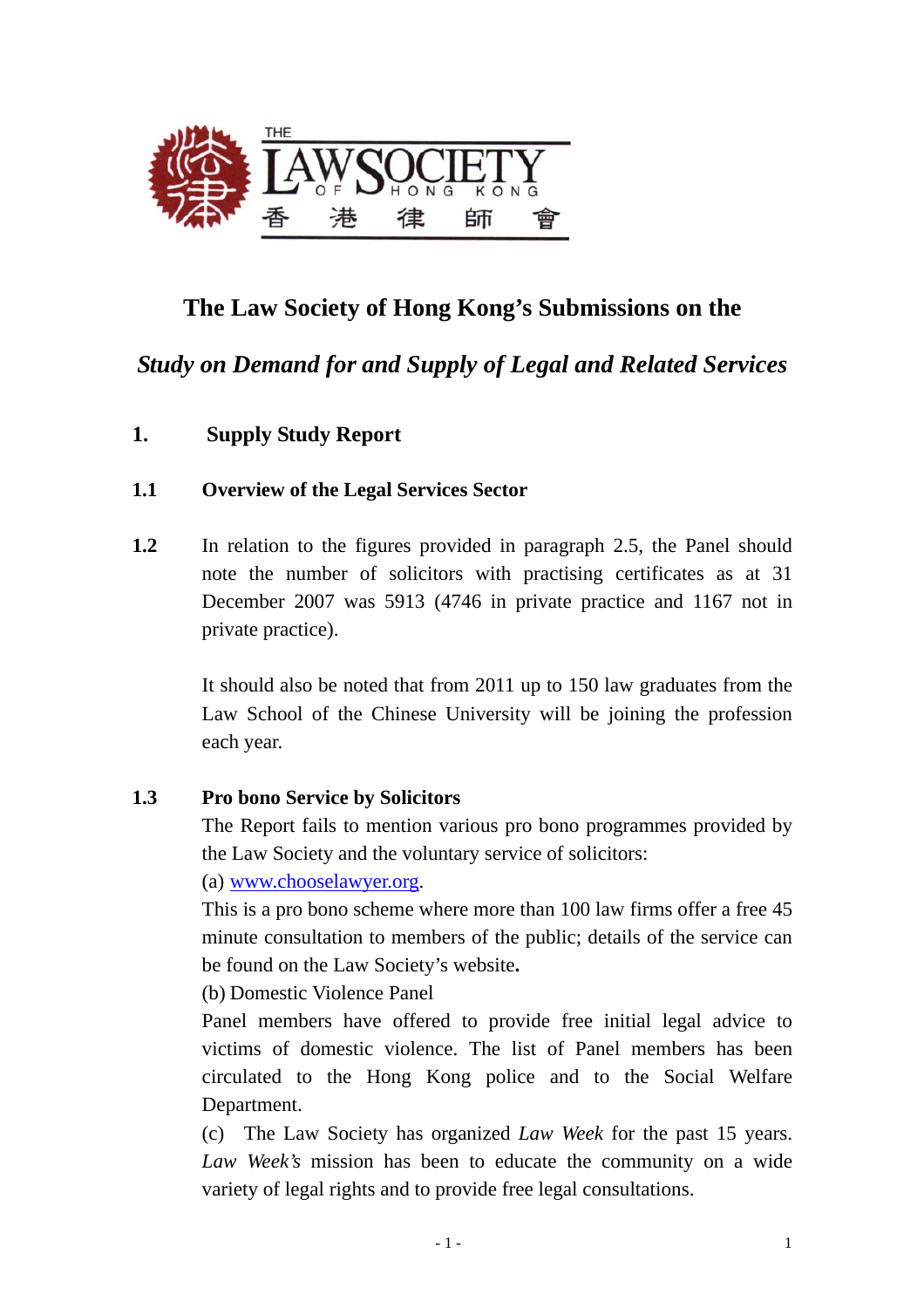(d) Many solicitors sit on Statutory Tribunal Panels and Appeal Boards

**This failure is reflected throughout the report when pro bono services of solicitors is discussed and is a material omission. (See also paragraphs 4.22 and 5.3 pf the Report.)** 

## **2. Demand Study Report (Part I) – Survey of Small and Medium Enterprises**

### **2.1 SMEs**

The Law Society notes in the chart appended paragraph 3.3, some 19.8% of the SMEs with employees outside Hong Kong had more than 100 employees and we query the relevance of the views of these firms in the survey. "SME" is defined in footnote 1 to Chapter 2 in the Executive Summary as: "*SME covers manufacturing firms which employ fewer than 100 persons in Hong Kong and non-manufacturing firms which employ fewer than 50 persons in Hong Kong"*.

#### **2.2 Difficult-to-solve problems or disputes**

The survey indicates in paragraph 4.1 and 4.2 that over the last 5 years a combined total of 46% of respondents had experienced difficult to solve problems, thus **a majority namely 54% did not encounter problems**.

The "analysis" of the "Difficult to Solve Problems or Disputes" in paragraph 4.2 indicates the overwhelming majority were related to "business related matters" 43% or "other money matters" at 53.9%.

**Many of these difficult to solve problems were regarded by 67% of the respondents as "***unimportant***". We question whether the majority of these "problems" required legal advice or representation given the "unimportant" rating.**

### **2.3 Services of Solicitors**

The Law Society is pleased to note from paragraphs 5.40 and 5.42 that 73% of the incidents where solicitors' services were used, the companies concerned had found such services satisfactory or even very satisfactory. The survey indicates respondent's dissatisfaction with the level of "legal fees" which were viewed as unreasonable. However, this comment is made without any additional context e.g. the legal fees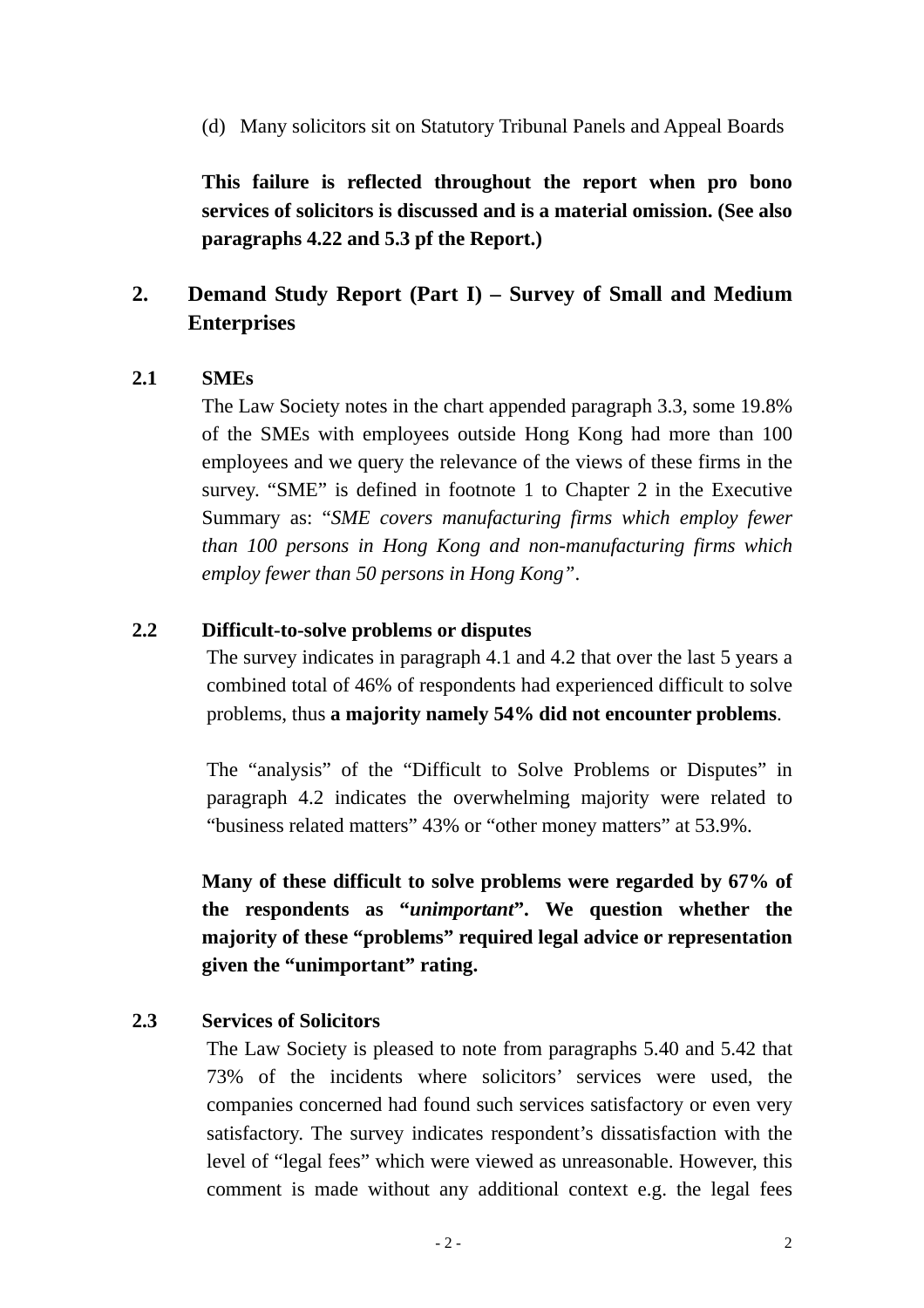might be costly when compared with the amounts involved in the disputes.

### **2.4 Views on Access to Justice - Knowledge**

In paragraph 6.4 the Report states:

- (a) 65% of the SMEs did not know what to do when faced with legal problems;
- (b) 74% did not know how much it would cost to use legal services and
- (c) 68% found it difficult to find out information on the specialization and experience of lawyers.

### **Information on Legal Services**

The Law Society's website contains the *Law List* of all practising solicitors, and the *Directory of Solicitors' Firms* lists the practice areas of the subscribing firms together with information on the solicitors and their individual websites and full contact details.

The Law Society's website www.choosehklawyer.org provides information on some 100 solicitors' firms offering free initial legal consultations of 45 minutes in areas such as: bankruptcy, building management, court claims, conveyancing, criminal aw, employment law, family law, intellectual property, landlord and tenant, personal injuries and wills and probate.

### **Legal Costs**

As regards legal costs, solicitors usually charge on a "time-spent" basis and it is difficult to provide in advance a detailed estimate of the costs to be incurred for any court action. In Hong Kong when parties engage in litigation the general rule is "costs follow the event, i.e. the losing party pays the winning party's costs" therefore a litigant is exposed to the risk of paying the other party's legal costs if he or she loses the case.

# **3 Demand Study Report (Part II) – Survey of Households**

### **3.1 Nature of "difficult-to-solve problems or dispute"**

In the chart appended to paragraph 4.2, the three major types of "difficult-to-solve problems or disputes" are: